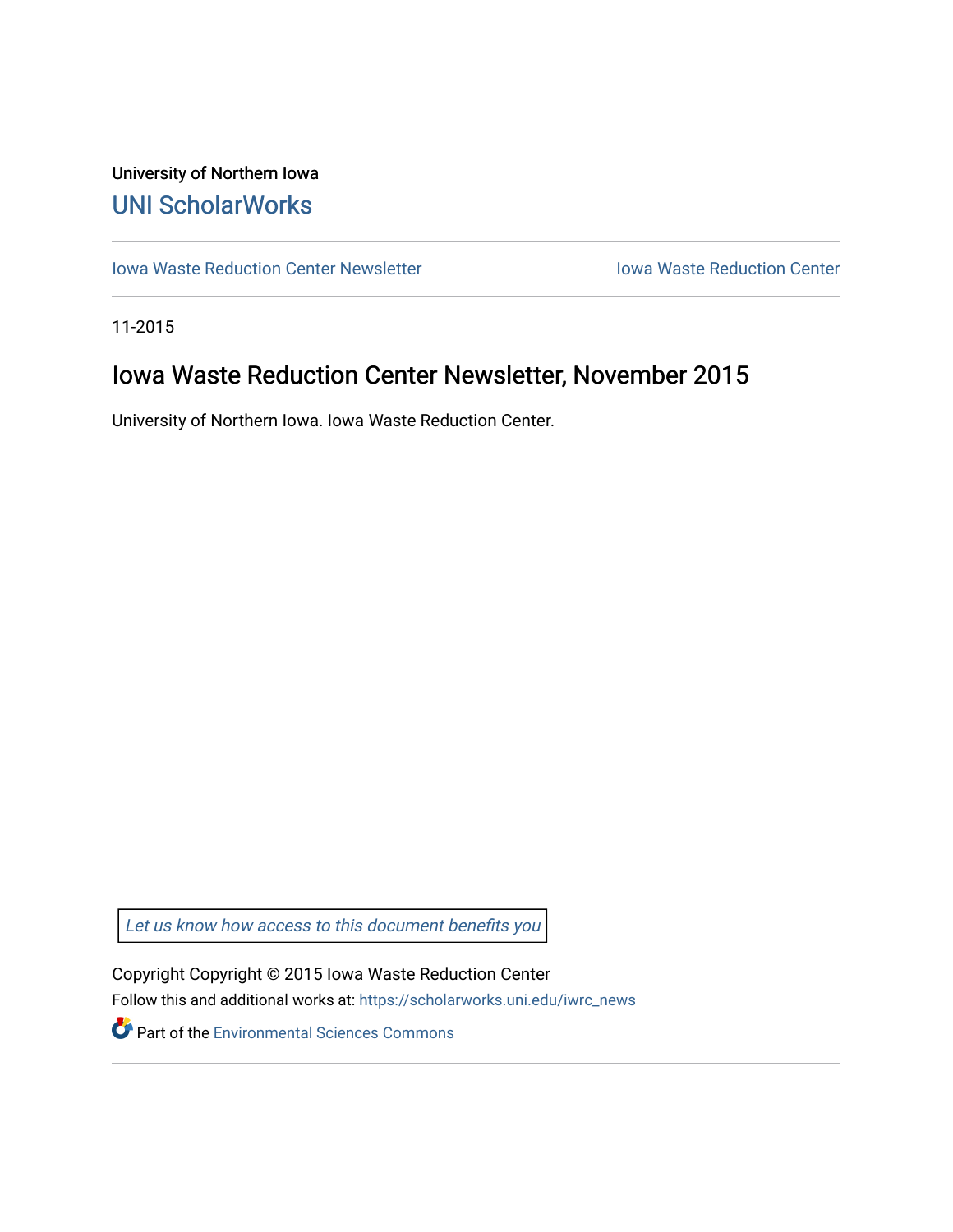### **November 2015**



Welcome to the November edition of the IWRC newsletter. It's hard to believe we'll only have one more newsletter in 2015. With the end of the year near, now it a good time to check in on the environmental compliance and waste at your facility. A few things you can do:

- Make sure records are up to date
- Ensure regulatory training requirements are met
- Conduct a self-audit to evaluate efficiency
- Analyze waste streams to look for areas where you can reduce waste



- Look for wasted energy, such as leaks in compressed air lines
- Iowa small businesses can schedule an IWRC on-site technical assistance visit, especially if it has been more than two years since your last visit

# - IWRC NEWS —

### **IWRC Takes Food Waste Reduction International**



You may remember last month we shared that Dan Nickey, IWRC's associate director, would be traveling to Beijing to speak and attend the International Composting Conference. Nickey presented information on incorporating food waste into compost operations, and specifically what the IWRC has been working on. Over on IWRC's Facebook page, we have added some pictures and descriptions of Dan's trip. [See the Album](https://www.facebook.com/media/set/?set=a.10153607253021839.1073741838.46882326838&type=1&l=fa83fa249c)

### **New Food Waste Project Underway**

As part of a third consecutive U.S. Department of Agriculture Rural Utilities Services grant, the IWRC has started a new project to provide direct on-site technical assistance to Iowa businesses on reducing food waste and diverting it from the landfill. Thanks to the Iowa NFIB to helping us share the news about the grant. [Read the NFIB article here](http://www.nfib.com/article/nfib-member-wins-grant-to-help-iowa-businesses-go-green-71479/)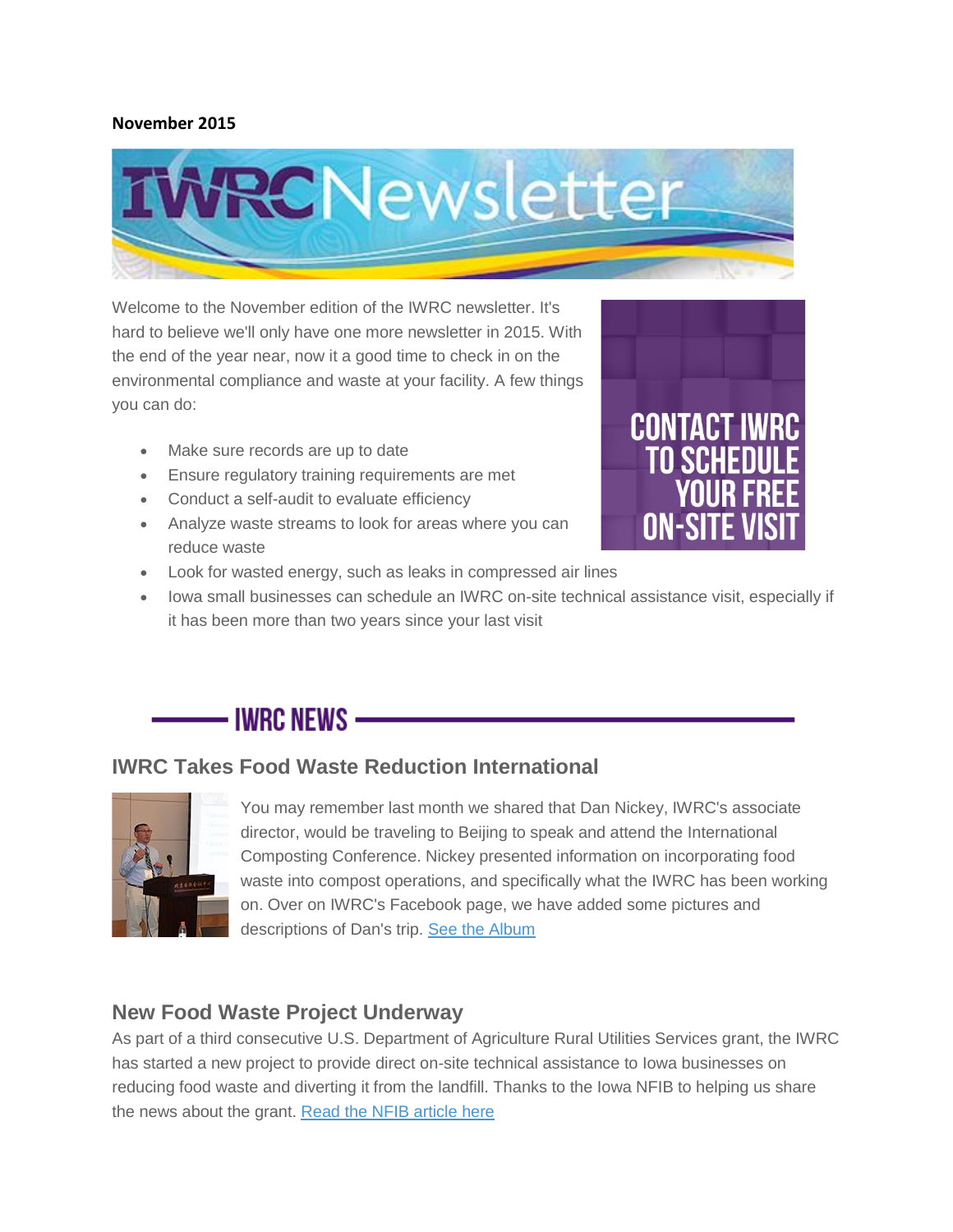### **Bolick Named to 20 Under 40 List**

IWRC's Joe Bolick was recently named a recipient of The Waterloo-Cedar Falls Courier's Class of 2015 20 Under 40 award, which honors outstanding young people in the Cedar Valley who are making a difference in their work and personal lives to make the area a better place. [Read the WCF Courier](http://wcfcourier.com/business/local/under-winners-announced/article_0c82361c-15d7-59f5-b961-84a77ad537eb.html)  [article here](http://wcfcourier.com/business/local/under-winners-announced/article_0c82361c-15d7-59f5-b961-84a77ad537eb.html)



# - VIDEO OF THE MONTH -

Learn a little bit more about the technical assistance provided by the Iowa Waste Reduction Center!